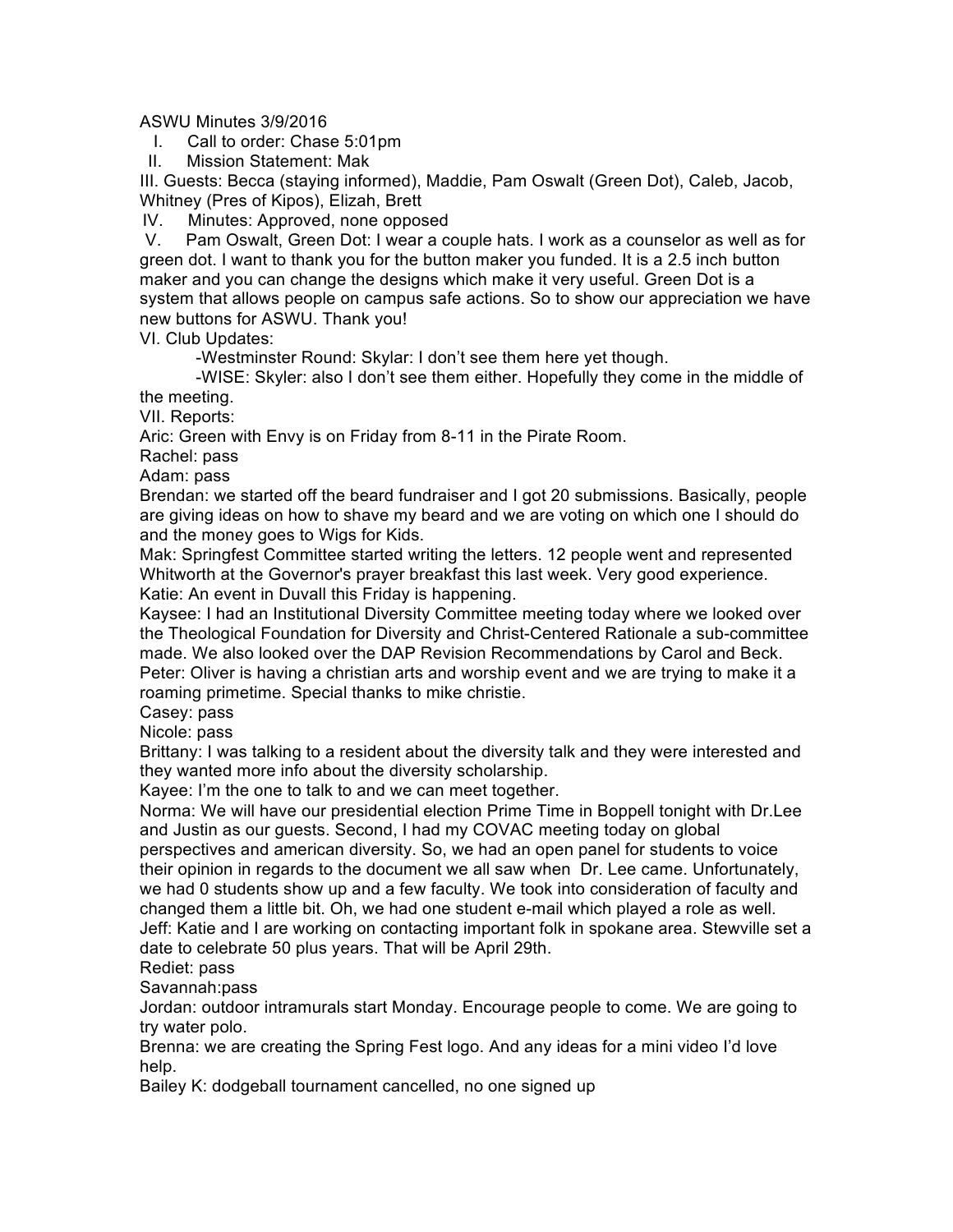Mike: on tuesday, we will have a lecture in the MPR from an author. Also, we are still doing God and Guns 2 on April 13th.

Norma: how are you guys planning on monitoring to make it different than the first God and Guns event?

Mike: more of a biblical look on the bible and violence.

Kevin: I decided to invest \$94 in wheat. We are using the money to buy food.

Bre: Kevin Breel be on campus in a week at 7 pm. We are doing postcards instead of posters. I labeled them for your dorm so grab them and pass them out. Thank you. Also I'm a little concerned because Bailey is booking a large performer so we need to be more budget conscience. Maybe send your budget to Justin so we make sure we don't run out.

Jordan: Also, with the \$17000 in capital, is it possible to transfer some for Spring Fest. Dayna: there are certain procedures you can look at for that.

Chase: is there a date we could email Justin your tentative budget? Maybe next Friday? I'll let Justin know.

Connor: we have our 4th issue next Wednesday and we will have our April Fool's issue on April 1st. Other than that, I'm good.

Nate: Kevin is talking at 7 o'clock for symposium. Also about the Belief Conference. Seemed like it went well. They had 60-75 students. They had enough sodexo swipes donated. I heard that being a mentor was a lot of work but very meaningful.

Niehls: our bike station came in today. We are going to install in the next couple weeks, so thank you for passing that. We also have some outdoor rec trips coming up and our SPring Break trips.

Chase:due to feedback, we are pushing laser tag to the Monday after spring break at 5 o'clock, \$7. We are working on election stuff right now. Applications are due this tuesday at 5 pm. Tomorrow, at 9:30 we have another interest meeting. After next Tuesday there is a mandatory meeting. Coordinators, in the next few days, please sign up for times that your position is what people are applying to to have insight.

Connor: does that include media?

Chase: yes but it is the week after Spring Break. Any other questions? Just initial the time slot next to the person interviewing. Food cards are in my pocket at home so I will get you all on sodexo. I have MVPs: Katie for measuring all the washing machines and you listened to your students and you responded so thanks. Also, Kelsey: she is working hard to finish the Yearbook right now.

Skyler: we had a requisition. It was for Shelby Kennedy who is going to intramural conference in Florida. It is for \$100 because she didn't expect it to be in Florida. We gave her the money if she comes back and tell us all she learned.

Jordan: it's a conference all about improving Campus recreation. Funds are put in from the Urec as well to improve campus events and the rec center. It's a great event. Skyler: We have ~\$1,300 in unallocated ~\$17000 in capital.

Whitney: in april there is a week between Earth day and arbor day there will be an Earth Week. We are having a climate change panel as well as a speaker and a documentary. Chase: at the retreat we talked about on-campus reps. Just a reminder, we approved 3 hours paid for on campus. But the off campus pay and reps was not decided. Bre: I thought we tabled that till next year.

Brittany: I don't think we voted on pay because we don't know till number of reps. Norma: could we revoke?

Chase: do we need to revisit? Ok.

Brittany: the debate was should we pay or not? And then if 3 hours was enough. So even though we are just doing zones, we still need to be conscious of pay.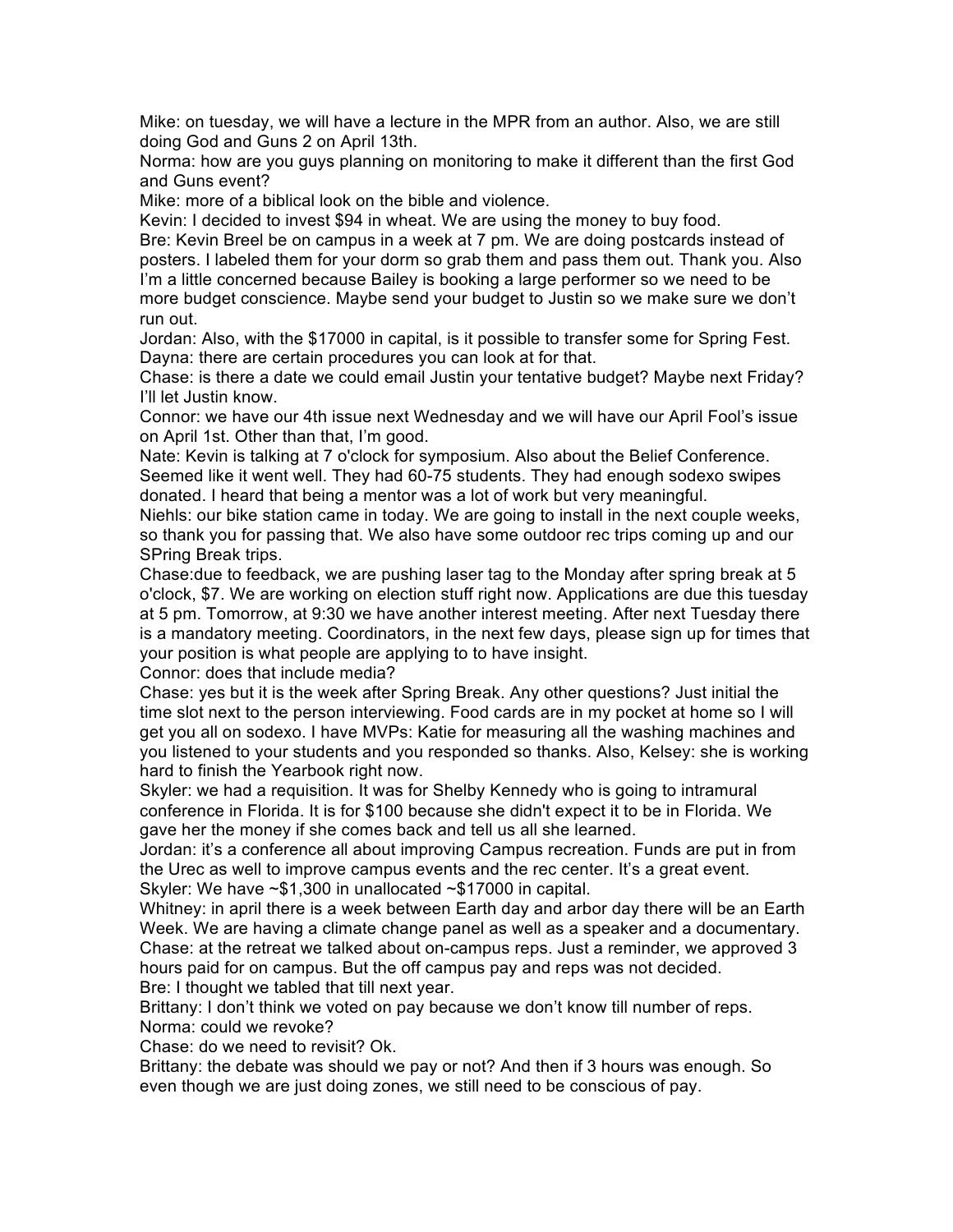Chase: so the number of off campus reps, right now we have 2. Rosetta paid for our additional off campus rep.

Savannah: but we are getting more money so hypothetically we could.

Jake: I would like to see more proportional representation of students. Or I would like to see a reduction in activity fee.

Brittany: didn't we already raise it?

Skyler: yes it's already set.

Bre:my housemates agree.

Jordan: can we talk about the benefits of events for on campus?

Chase: so we are talking about the money allocated to off campus.

Dayna: you can change that.

Brittany: so would we have to increase fees on campus?

Dayna: we don't have control over that. So what you can do is go to the budget

committee and you can give X amount of money to off campus.

Chase:Number of off campus reps. What are reasons?

Savannah: didn't we talk about raising the money amount but only 1 rep? Jake: If there is no work to be done, then give an unpaid voting position in ASWU for off campus I would like to see the representation of 50% of the campus.

Bailey K: well we were about to vote and we can't even vote because all of the people voting live on campus.

Norma: also if the off campus reps would be unpaid, then on campus should also be unpaid.

Brendan: we talked about a jury duty type of thing. But the idea is there is someone from off campus who comes in and represents.

Katie: weren't we sending out a survey about this?

Chase: that's true.

Jeff: honest assessment on reps about 3 paid hours a week.

Mak: I feel overpaid.

Nicole: I agree.

Jeff: what I was thinking was drop the hours to 2 paid hours and raise off campus reps. Kaysee: my concern isn't on the money, but on the voting voice present. Every year is different. Last year when they did the recommendation, they needed more voices at the table to adequately represent the constituents, particularly off campus. When we talk about decreasing the number of off-campus reps, we need to remember how every year is different because this year we haven't needed their voting voice in the same way. Kevin, Nate, John - it seems like you all have made executive decisions for off-campus and been fine.

Rachel: would it be possible to increase off campus reps for voting purposes? What if it was a volunteer position?

Peter: I like more hours to senator and reps only required to come to meetings with 1 hour paid.

Aric: I was talking to a zone rep from last year and she felt like she was using 3 hours every week.

Chase: I want to make sure we are talking about off campus

Jordan: When we talk about off campus versus on, there is a significant difference in population. And we favor on campus and off campus are just not wanting to be as involved. U wuld be in favor of keeping it how it is, I'm against the volunteer options because I dont think youll find anyone willing. So keeping 2 reps or 1 reps.

Nicole: it sounds like we don't talk enough about off campus so I don't think ASWU caters enough to this section of the student body and have that part of the student body heard.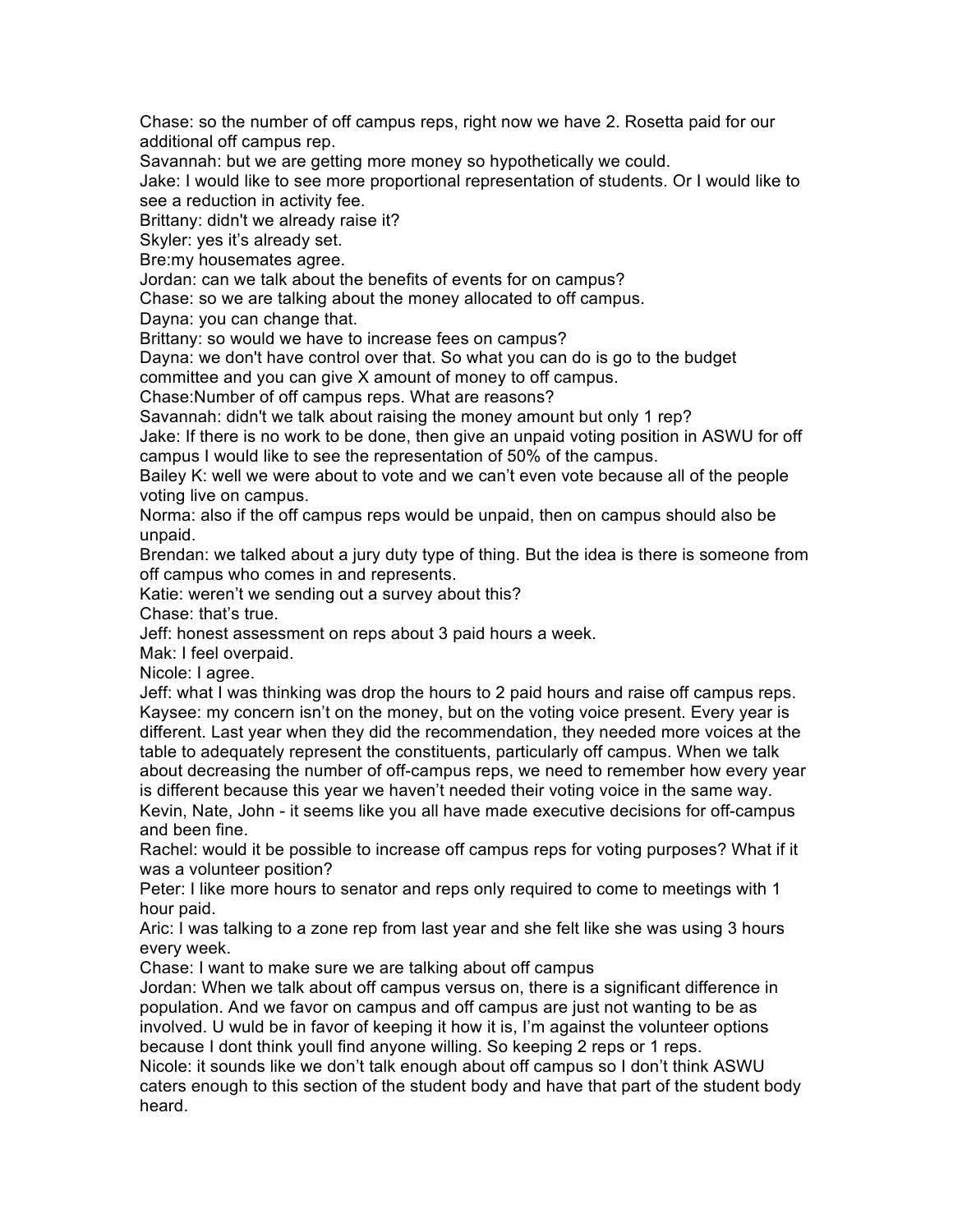Bailey K: It's a principle of it's just not equal from off campus to on campus. So one of my ideas is having off campus ideas present or change the way coordinators become coordinators.

Brittany: was there a stipulation from Rosetta?

Skyler: my understanding is if you want a second rep next year, we have to fund it ourselves.

Chase: ok we are going to have a 3-4 minute break.

Brendan: I think we should give a survey to off campus and see what they think.

Connor: isn't that what we have said before? I don't want to talk about it anymore. I will propose getting rid of all on campus reps and giving the hours to senators.

Jake: for one, the 1 hour or volunteer could be possible. We have students who want to help out. Also, to get that interest, what if we allowed coordinators, to run for the additional vote?

Ryan: I'm wondering how much the extra reps matters. The representation needs to be based on number of people not if they want it or not.

Chase: going off of that, our constitution or zone 220 would have to be for off campus and we could only have 3.

Savannah: if it's 3 why dont keep it at the zones? Just add 1 more. We should do zones so everyone is represented equally.

Mak: this is what we were talking about. The 220 should be equal. And people in theme houses their needs are different than those completely off campus.

Jeff: right now we have 6 on campus reps, and that will drop to 4 next year so why cant we move that to off campus and have 3 reps.

Jordan: I want to defend the rep position because it allows freshmen to get involved. Norma: Yes, but there are other leaders on campus that can look-out for students who possess leadership qualities to encourage them to get involved.

Bailey K: if we are concerned about money, the senior class coordinator could be an elected position that is most likely off campus.

Brendan: I like Jeff's idea a lot. Also the senior class coordinator should be paid. Ryan: I also think reps are a good way to get freshmen involved. Why don't we have off campus reps who are a voting voice and pay 1 hour a week for meetings.

Brittany: I know the dorm gets \$5 per person and Kevin doesn't get a good representation.

Nate: Does anyone have direct opposition to 3 off campus reps with 1 hour paid and no GE 330? And also opening it to coordinators?

Katie: I like the idea where we do zones and off campus has 3. I motion to make the zone 220 to all students, including off campus.

Brendan: second.

(In favor: 18, opposed, 0, abstaining 0)

Kevin: can I make a motion. I move that coordinators are able to run to fill those slots? Skyler: was that ever not allowed? You can't exceed 20 hours is the only stipulation. Jeff: are we talking about pay?

Club Update: WISE.

a. Michelle: I am the VP of WISE club.

b. Lee: What we have done so far is we have been doing a study hall of the end of the semester and we had pizza, and it was fun. We have been have weekly meetings every thursday.

c. Michelle: we are having a panel at the end of semester and we are still contacting speakers for that.

d. Katie: what does Wise stand for?

e. Lee: Women in Science and Engineering.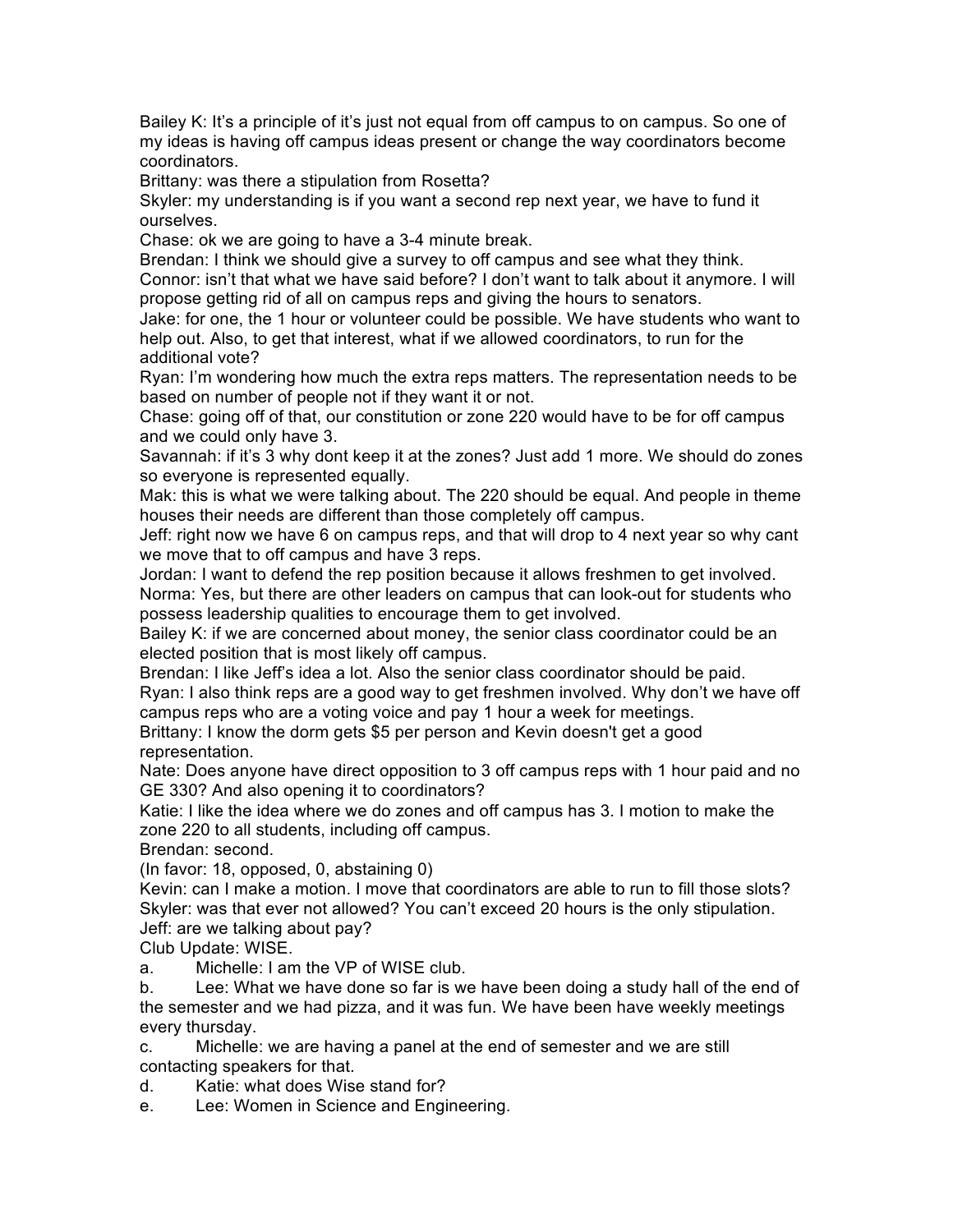f. Peter: when is your meetings?

g. Lee: Thursday, 6:30pm in Robinson Lounge.

Jeff: So I motion to take two paid hour off off campus and give that money to Kevin's budget?

Skyler: well Kevin has to present his budget.

Brendan: We were also increasing senators next year.

Katie: we did.

Jeff: I motion for off campus reps to be paid 1 hour per week and they don't go to GE330.

(In favor: 15, opposed: 1, abstained: 3) PASSED

Nate: how does this relate to service project?

Savannah: didn't we increased the senators hours during retreat?

Peter: so the off campus responsibility is just going to ASWU meetings? Chase: yes.

Dayna: I'm perceiving that you are saying that senators need more money.

Kaysee: so do reps have to do 2 projects?

Katie: no 1 per zone.

Savannah: why don't you interview the candidates before they run and then not let them run?

Chase: no

Dayna: in the past we had an off campus coordinator. What happens is the senator class coordinator ends up doing that stuff. It sounds like we need more general off campus as well as a senator.

Brittany: my concern is just the 1 paid hour is they wouldn't be talking to off campus students, just showing up to the meetings.

Jordan: why don't we take the money we are saving this year and put it into that next year.

Bailey K: we could do it where it is a checklist system for an interview. Then we would get serious people.

Rachel: isn't there already an application and references?

Dayna: not for elected.

Savannah: I like Jordan's idea and then we can talk about the off campus senator stuff later.

Brendan: I motion to pay the off campus reps the same as on campus reps. 3 paid hours.

(In favor: 4, opposed: 9, abstaining: 5) FAILED

Aric: motion for 2 hours for off campus reps.

(In favor: 8, opposed: 5, abstaining: 5) FAILED

Nate: so still no GE 330?

Chase: no. we didn't talk about the service project stuff. But off campus and myself can propose something about that.

Mak: so we have to have majority for votes?

Skyler: yes.

Katie: are there any more topics? Motion to adjourn?

Chase: we still have stuff to talk about. We have approved the extension of the zone idea to off campus. Also we have approved 1 hour paid per off campus rep and no GE 330.

Jordan: I have a question about labor laws and working more than getting paid? So do you have to pay an hour and a half?

Dayna: well most of our jobs are stipend.

Brendan: if they are going to do the service project, then 1 hour isn't fair.